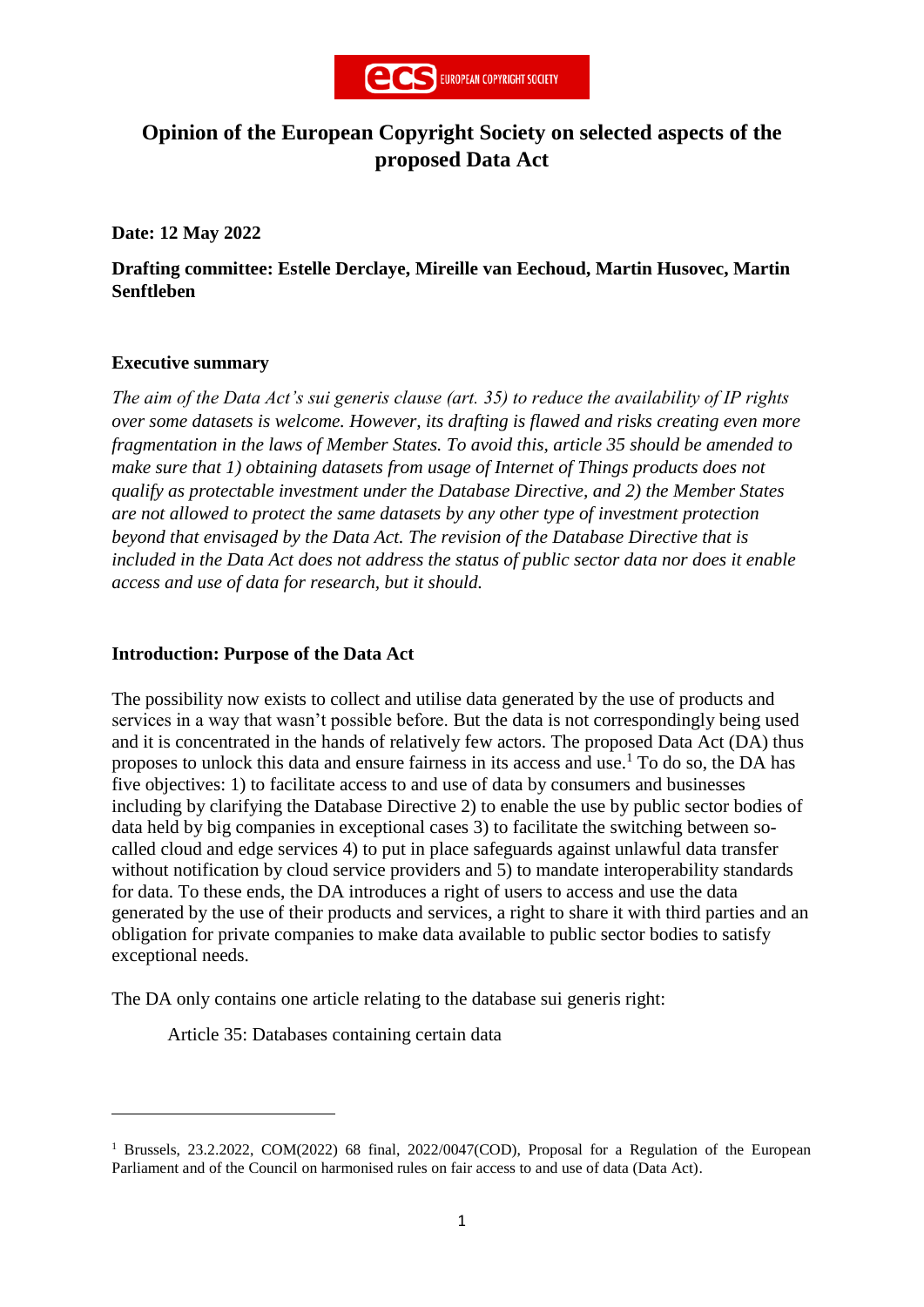In order not to hinder the exercise of the right of users to access and use such data in accordance with Article 4 of this Regulation or of the right to share such data with third parties in accordance with Article 5 of this Regulation, the sui generis right provided for in Article 7 of Directive 96/9/EC does not apply to databases containing data obtained from or generated by the use of a product or a related service

### **1. Relationship between the Data Act and the Database Directive The proposed Data Act is unclear** - **the database sui generis right can cover observed Internet of Things data**

Article 35 assumes that any dataset that falls under the definition of Article 4 DA – "the data generated by its use of a product or related service" – is not protected. Moreover, Article 35 speaks of "*data obtained from* or generated by the use of a product or a related service". Recital 84 explains that "this Regulation should clarify that the sui generis right does not apply to such databases as the requirements for protection would not be fulfilled".

The notion of clarification implies that the investment in the obtaining or generation of such data already does not meet the legal requirements of today's test. However, the statement that such databases would never have been protected under the Database Directive's sui generis right is incorrect.

The sui generis database right undoubtedly can apply to *some* scenarios where Internet of Things (IoT) devices collect data about the use of the products, as defined in Article 2 DA. If the installation of sensors can be viewed as an investment in *obtaining* the data in a given context, it cannot be ruled out that it constitutes a separable relevant investment in the test developed by the Court of Justice of the EU (CJEU) in this respect. <sup>2</sup> Moreover, the definition of the data generated by the use of the "product" is arguably much broader than a typical IoT scenario, such as a smart fridge, or a connected car. In principle, as long as the token used to trigger the transmission of data is physical and communicates through a public communication service, the resulting observed data can qualify (e.g., using a club card in a grocery store).

This means that the DA in Article 35 is trying to achieve a subject matter change  $-$  it is trying to change what can be protected.

We do not object to this change. However, if the Regulation really wants to free this type of data from the sui generis database protection, then the currently proposed provision does not achieve that with clarity.

The Data Act wishes to remove legal obstacles that might hinder data access and re-use in the economy. To do so, it wishes to "clarify" what is not protected without at least indirectly amending the Database Directive.

However, any clarification presupposes that the current law does not change. To achieve what the Commission wants, the current law must change. We are of the view that while it is

<sup>1</sup> <sup>2</sup> Case C-444/02, *Fixtures Marketing Ltd v. Organismos Prognostikon Agonon Podosfairou (OPAP)*; Case C-338/02, *Fixtures Marketing Ltd v AB Svenska Spel*; Case C-46/02, *Fixtures Marketing Ltd v Oy Veikkaus AB;*  Case C-203/02, *The British Horseracing Board Ltd v. William Hill Organisation Ltd*.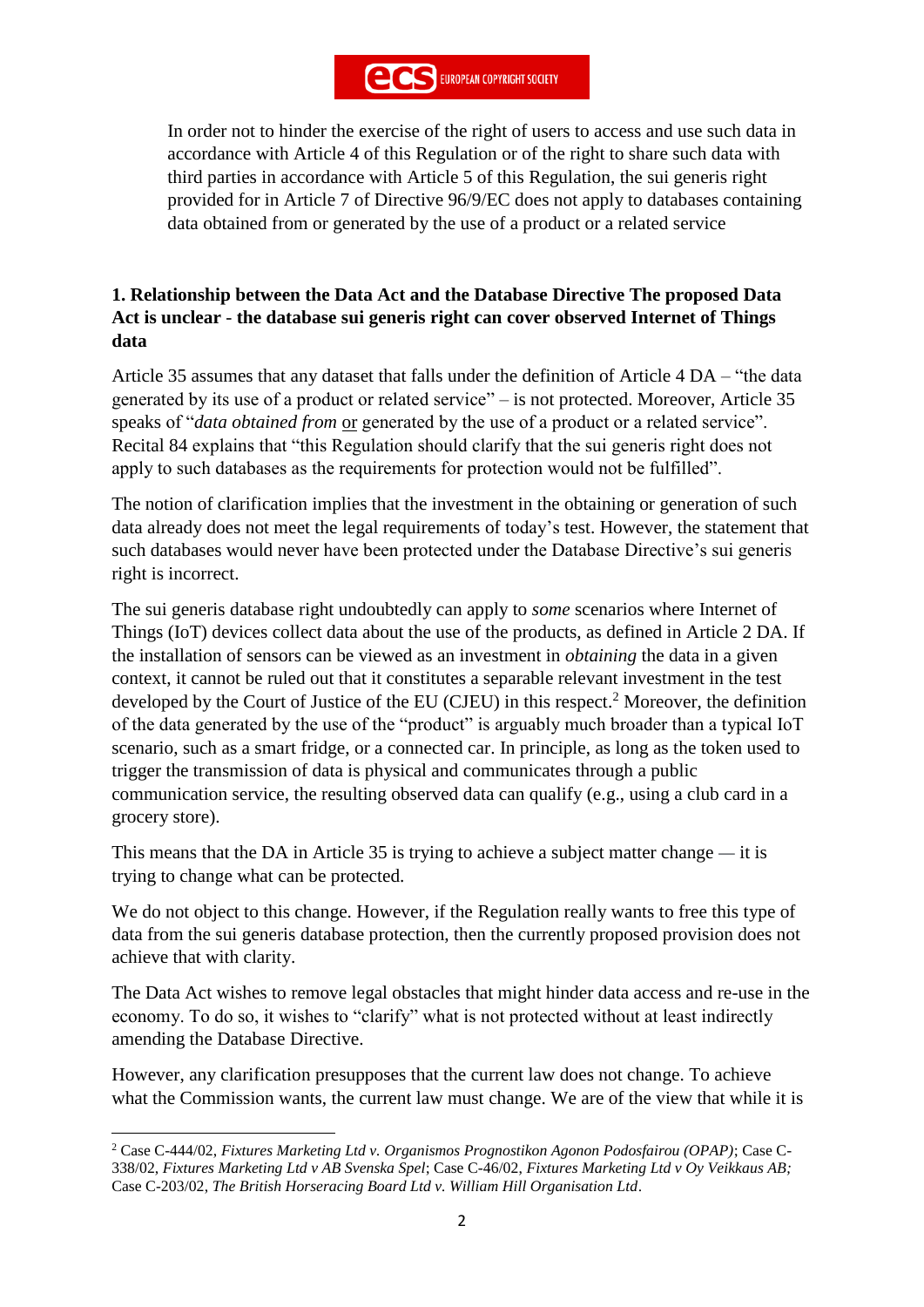possible to change the law without re-opening the Database Directive, this necessitates amending it at least indirectly.

In our view, currently protected databases can fall under the definition of datasets of "the data generated by its use of a product or related service" (Article 4 DA). As long as the database maker can prove that such data collection as obtaining of data, and the investment is substantial and separated from the irrelevant investments, the sui generis protection can arise. Thus, for instance, where a person provides gratis a tool to farmers, and that tool collects and sends information to the provider of the tool as it is being used by the farmers, the cost of making and supplying the tools can be regarded as investment in obtaining the data. Therefore, the current version of article 35 of the DA excludes from protection some datasets that would be protected according to the criteria of the sui generis right.

## **The proposed the Data Act leaves the door wide open for the Member States to enact rights similar to the database sui generis right**

Article 35 DA now proclaims that datasets of "the data generated by its use of a product or related service" are *not covered* by the Database Directive. If the courts read this as indirectly amending the scope of the sui generis right, then it effectively excludes such databases from the *scope* of the Database Directive. As a result, there will be no EU law covering such datasets, which in turn means that the Member States are free to legislate there. Article 35 DA does not tell them that they cannot. On the contrary, it confirms that they can legislate in this area.

To avoid this, the Database Directive, including its scope, must be amended at least indirectly, for instance by creating parallel presumptions about availability of the sui generis database protection in the Data Act.

Article 7 of the Database Directive does not cover investment in the *generation* of data (e.g., drawing up flight schedules by airlines). Many IoT databases will be of such kind. The Member States today remain free to design exclusive rights concerning such data *outside* the database sui generis right. Such national rights would not be precluded by the Data Act or the Database Directive. Article 35 DA, as currently drafted helps them to shrug off any concerns about pre-emption by Union law by claiming they are generally outside of its scope.

One could argue that such national experimentation is unlikely. No national parliaments would be interested in introducing such change. However, since the Regulation will *not* require any amendment of the national implementations, it is enough that the courts extend protection on the basis of their existing sui generis right provisions or simply unfair competition laws. The Data Act would not stop this given that such protection would remain outside of its scope. Also, if the Data Act goes far in opening up access to and reuse of data, there is a risk that lobbying at national level will happen to force Member States to do exactly that.

## **Possible solution**

The solution would be to amend Article 35 by including a provision (e.g., as a legal fiction) that data under Article 4 never enjoys, and has never enjoyed protection under the Database Directive. Moreover, to preclude any national experimentation in this space, the clause should also make it clear that the Database Directive extends to such data. One way would be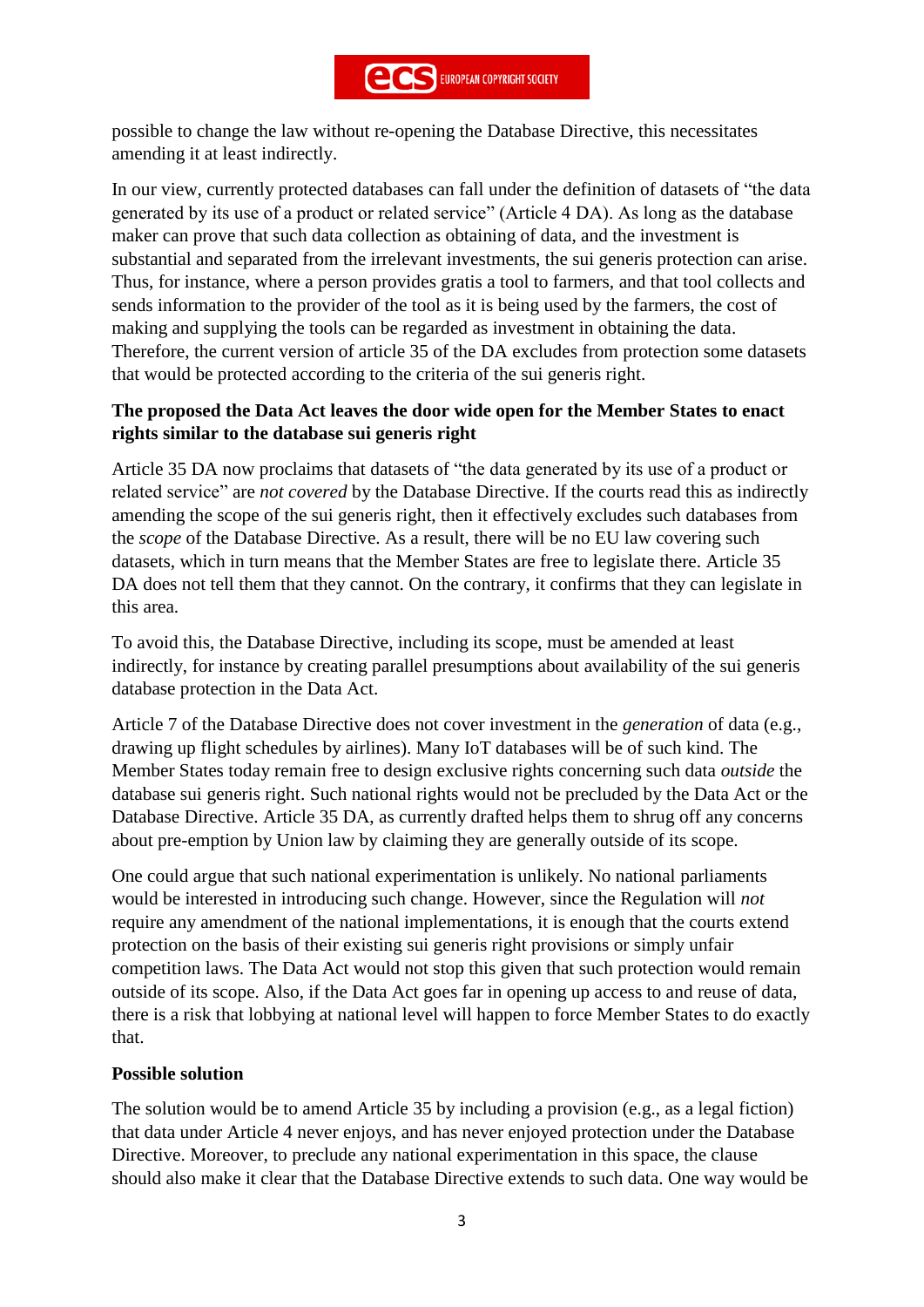to extend the scope of the Database Directive to generally cover any investment protection concerning datasets in its definition (Article 4 DA).

In other words, the strategy should be two-fold:

1) To amend the Database Directive by assuring that collection of IoT datasets does not qualify as protectable investment; *and*

2) To prohibit the Member States from protecting these same IoT datasets by any other type of investment protection beyond that envisaged by the Data Act.

In other words, the Data Act should make it clear that databases can neither be protected by the sui generis right, nor can Member States enact national rights similar to the database sui generis right to protect them.

## **Temporal effects**

 $\overline{a}$ 

If there are some databases that fall under the definition of Article 4 that currently enjoy protection, then they need to be stripped of such protection. To make any meaningful difference, such changes should be retrospective, such that the Data Act in that respect also applies to pre-existing databases. Whatever the limitation imposed on the pre-existing rights, we think that other provisions of the Data Act compensate for this loss, by introducing FRAND licensing conditions in case of re-use by third parties.<sup>3</sup> However, as currently drafted, Article 35 does not address these temporal aspects. In our view, given the consequences for these databases makers and possible challenges on the basis of Article 17(2) of the EU Charter, it plainly should.

### **2. Relationship between the Data Act and the Open Data Directive**

The EU has had a long-standing policy to promote the availability of public sector data for reuse. Yet the legal status of data generated by or for public sector bodies for the purposes of exercising public tasks is not harmonized. As a halfway solution, the Open Data Directive<sup>4</sup> prohibits public sector bodies from exercising any sui generis rights where this is unjustified in light of said Directive's obligation to allow re-use. Data held by public sector bodies, but in which third parties own database rights (or other intellectual property rights) are exempted from the Directive. The proposed Data Governance Act<sup>5</sup> seeks to stimulate public sector bodies to also enable re-use of data that is subject to third party intellectual property rights,

<sup>3</sup> See for a similar argument: European Commission, Study to support an impact assessment for the review of the Database Directive. See<https://ec.europa.eu/newsroom/dae/redirection/document/83514> p. 58.

<sup>4</sup> Directive (EU) 2019/1024 of the European Parliament and of the Council of 20 June 2019 on open data and the re-use of public sector information, OJ L 172, 26.6.2019, p. 56–83. Implementation was due July 2021.

<sup>5</sup> Proposal for a Regulation of the European Parliament and of the Council on European data governance (Data Governance Act) - Analysis of the final compromise text in view to agreement, 10.12.2021, Brussels 14606/21 (published on 15.12.2021).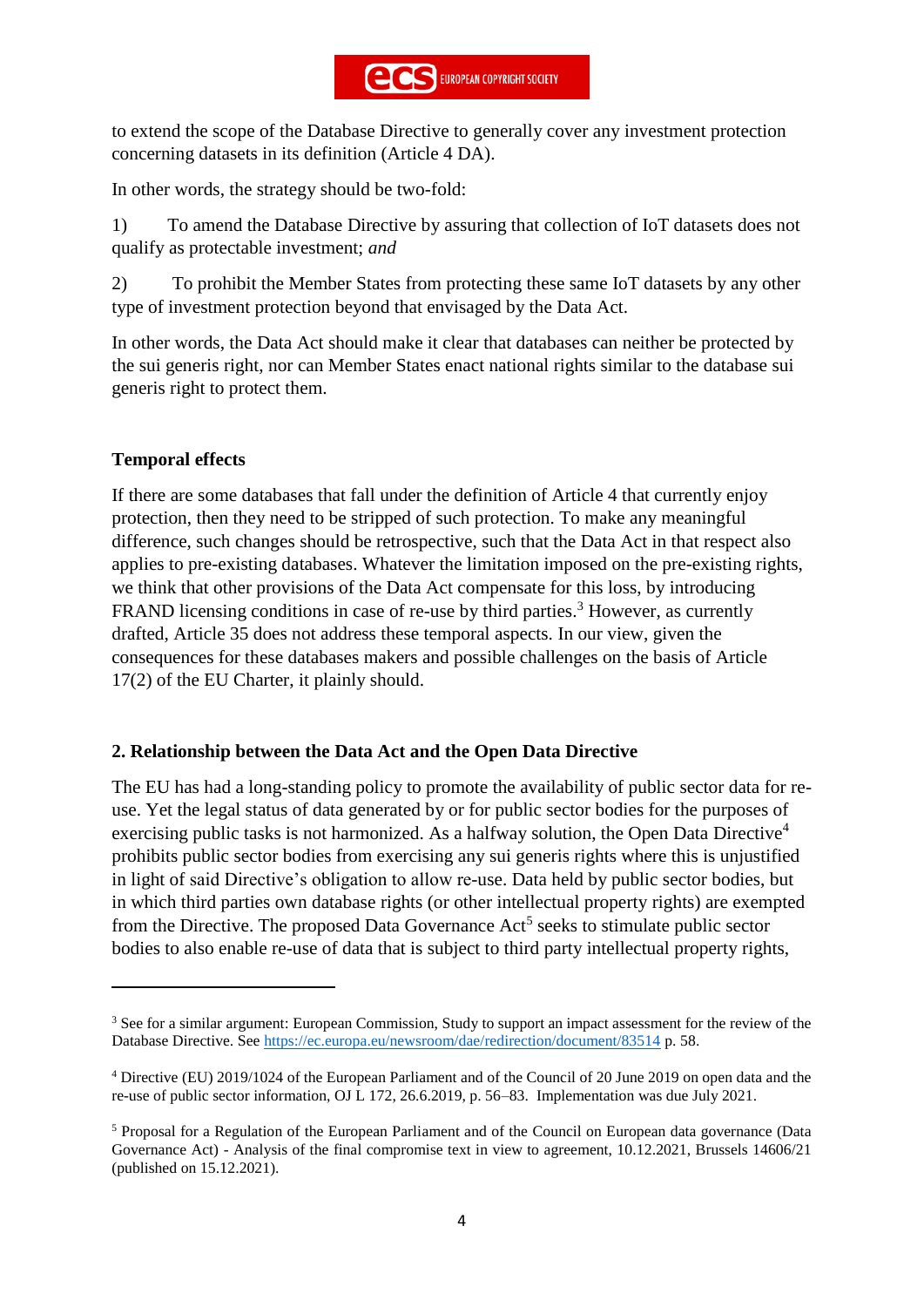e.g. by clearing rights. However, legal uncertainty as to when data held by public sector bodies is subject to the sui generis right (or database copyright) remains. The proposed Data Act seeks to further stimulate the development and smooth operation of dataspaces and even grants the EC powers and responsibilities to set standards for terms and conditions around data access and use. It does not however consider how a redesign of the sui generis database right could help achieve this. The rationale for having intellectual property rights in databases is primarily that it stimulates the creation of databases and rewards investment risks taken. But for databases produced by or for public sector bodies as part of the exercise of public tasks, this rationale typically does not hold. This is implicitly recognized by the Open Data Directive and the Proposed Data Governance Act, which are aimed at having public sector data 'licensed' as openly as possible, i.e. not hindered by sui generis rights. It would be a missed opportunity if the revision of the Database Directive that is included in the Data Act does not address the status of public sector data.

### **3. Relationship between the Data Act and the right to research**

An effective exclusion of sui generis database protection – following from CJEU jurisprudence and confirmed in Article 35 DA – would eliminate one obstacle to the use of data in the context of scientific research: the use of machine-generated raw data would not amount to an infringement of sui generis database rights – at least as long as Member States refrain from introducing national protection regimes in the absence of harmonised sui generis database protection (see above). This clarification, however, does not automatically offer researchers access to machine-generated raw data. In the absence of sui generis database rights, holders of machine-generated raw data collections may still employ trade secret protection, technological protection measures and contractual obligations to block access to raw data resources.

Therefore, it is of particular importance to clarify whether the proposed Data Act ensures data access for the purposes of scientific research. In this regard, Article 1 DA reveals that the supply of data for scientific research is not the primary purpose of the proposed new legislation. The Data Act seeks to make machine-generated data available to users, trade and business persons and, in cases of exceptional need, to public sector bodies (Articles 1 and 2(7) DA). Given this starting point, researchers can only obtain access by tapping into the data stream to users, or invoking the provisions relating to public bodies.

As to the first option – benefitting from the data stream to users – Article 5(1) DA makes it clear that users may request the sharing of data with a third party "without undue delay, free of charge to the user, of the same quality as is available to the data holder and, where applicable, continuously and in real-time." Recital 29 adds the further clarification that "[a] third party to whom data is made available may be an enterprise, a research organisation or a not-for-profit organisation." EU legislation, thus, explicitly contemplates the possibility of users sharing data with researchers in the context of research projects.

The second option – data access for public bodies – rests on Article  $14(1)$  DA which entitles public sector bodies to request data in situations of exceptional need. Recital 56 points out that "[r]esearch-performing organisations and research-funding organisations could also be organised as public sector bodies or bodies governed by public law." Hence, researchers in public sector research organisations may be able to rely on Article 14(1) DA and obtain direct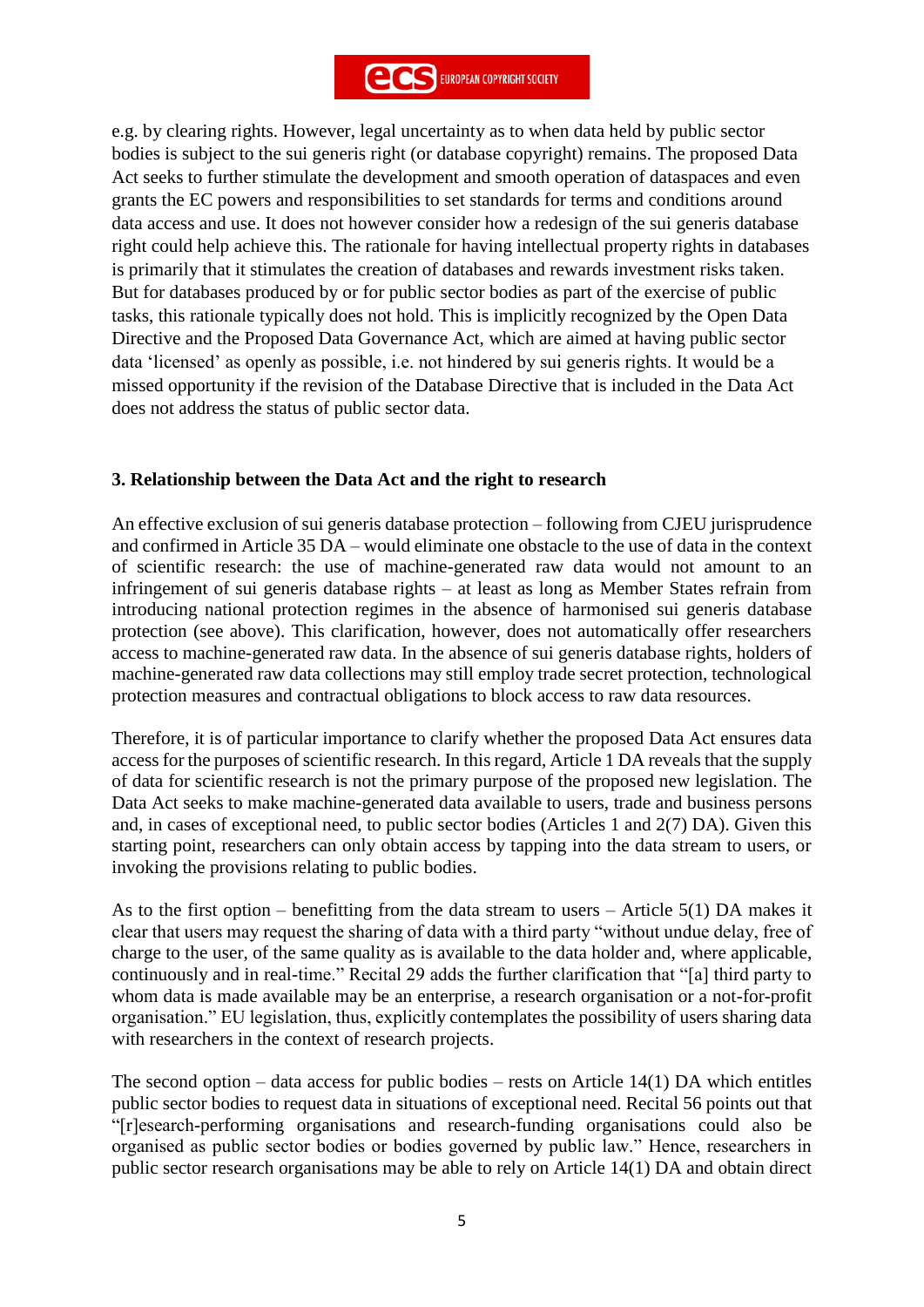access via this avenue. In addition, Article 21(1) DA allows public bodies that receive data on the basis of Article 14(1) DA to share these data "with individuals or organisations in view of carrying out scientific research or analytics compatible with the purpose for which the data was requested." In cases where a research institution is not organised as a public body itself, indirect data access may thus follow from a collaboration with an eligible public sector body.

Articles 14(1) and 21(1) DA, however, only cover situations of exceptional need, in particular public emergency situations and scenarios where a public sector body depends on the data (which are not available on the market) to fulfil a specific public interest task (Article 15 and recitals 56 and 62 DA). From the outset, the scope of this data access option is thus quite narrow. The use and sharing of data with researchers is only possible under limited conditions. In particular, Article 19(1)(a) DA points out that the data must not be used beyond the purpose which the public body stated in the request for access. Article  $19(1)(c)$  DA imposes an obligation to destroy the data once the emergency situation underlying the research is over. In addition, Article 21(2) sets forth a non-profit requirement. Recital 68 explains this requirement as follows:

Individuals conducting research or research organisations with whom these data may be shared should act either on a not-for-profit basis or in the context of a public-interest mission recognised by the State. Organisations upon which commercial undertakings have a decisive influence allowing such undertakings to exercise control because of structural situations, which could result in preferential access to the results of the research, should not be considered research organisations for the purposes of this Regulation.

For regular scientific research – in the sense of research projects initiated independently by the academic community itself – the public sector avenue (Articles 14(1) and 21(1) DA) has little to offer in the light of the described preconditions for data access. It does not allow researchers to develop the research questions themselves because the research design must be aligned with the exceptional circumstances justifying the data request. Moreover, the emergency situation or other situation of exceptional need can hardly be foreseen. Instead of being self-determined and following an autonomous research agenda, the research reacts to difficult circumstances that have arisen.

In sum, the raw data rules following from the proposed Data Act can hardly be described as a particularly research-friendly regime. Robust access and use guarantees for scientific research are missing. The facilitation of research does not lie at the heart of the proposed new legislation. This is a serious flaw. With the increasing importance of data – and broad access to data – for understanding social, cultural and economic developments, it is indispensable to facilitate research access to data in the framework of the Data Act. In the current draft, the norms that address data use for research purposes only appear as accessory rules that add a research perspective to the primary access provisions for users and public sector bodies without tailoring these rules to the specific needs of researchers and research projects. In the proposed regulatory matrix, the most promising access instrument for research teams is the option of obtaining data as a result of sharing requests which users make in favour of a research organisation as a third party. However, it is an open question whether, in practice, this access avenue – which depends on user collaboration – offers sufficiently broad data access to compile representative data samples that allow scientifically sound analytical work. As for the relationship between the Data Act and the Open Data Directive, it would be a missed opportunity and a severe setback for data-driven research initiatives if the Data Act did not facilitate research.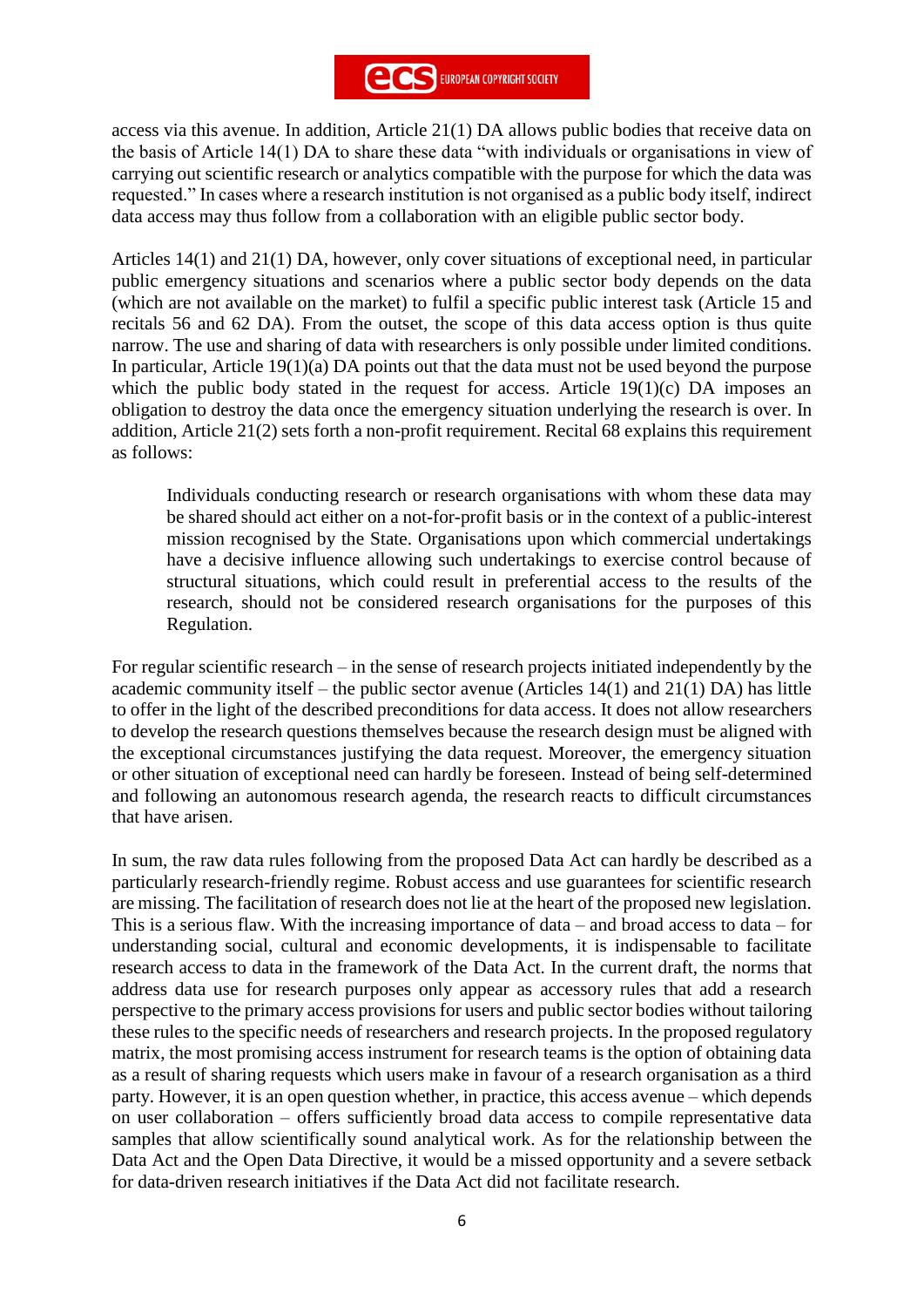

### **Signatories**

Prof. Valérie Laure Benabou, Professor, Université Paris Saclay / UVSQ, France

Prof. Lionel Bently, Professor of Intellectual Property Law, University of Cambridge, United Kingdom

Prof. Estelle Derclaye, Professor of Intellectual Property Law, University of Nottingham, United Kingdom

Prof. Thomas Dreier, Director, Institute for Information and Economic Law, Karlsruhe Institute of Technology (KIT), Germany

Prof. Séverine Dusollier, Professor, School of Law, Sciences Po, Paris, France

Prof. Christophe Geiger, Professor of Intellectual Property Law, Luiss Guido Carli University, Rome, Italy

Prof. Jonathan Griffiths, Professor of Intellectual Property Law, Queen Mary, University of London, United Kingdom

Prof. Reto Hilty, Director, Max Planck Institute for Innovation and Competition, Munich, Germany

Prof. Martin Husovec, Assistant Professor, London School of Economics and Political Science (LSE), LSE Law School, United Kingdom

Prof. Marie-Christine Janssens, Professor of Intellectual Property Law, Head of CiTiP (Centre for IT & IP Law), University Leuven (KU Leuven), Belgium

Prof. Martin Kretschmer, Professor of Intellectual Property Law, University of Glasgow and Director, CREATe, United Kingdom

Prof. Péter Mezei, Associate Professor, University of Szeged, Hungary; Adjunct professor (dosentti), University of Turku, Finland

Prof. Axel Metzger, Professor of Civil and Intellectual Property Law, Humboldt-Universität, Berlin, Germany

Prof. Alexander Peukert, Goethe-Universität Frankfurt am Main, Germany

Prof. João Pedro Quintais, Assistant Professor, University of Amsterdam, Institute for Information Law (IViR), Netherlands

Prof. Marco Ricolfi, Chair of Intellectual Property, Turin Law School, Italy

Prof. Ole-Andreas Rognstad, Professor of Law, Department of Private Law, University of Oslo, Norway

Prof. Martin Senftleben, Professor of Intellectual Property, Law and Director of the Institute for Information Law (IViR), University of Amsterdam, Netherlands

Prof. Caterina Sganga, Associate Professor of Comparative Private Law, Scuola Superiore Sant'Anna (Pisa), Italy

Prof. Alain Strowel, Professor, Saint-Louis University and UCLouvain, Belgium